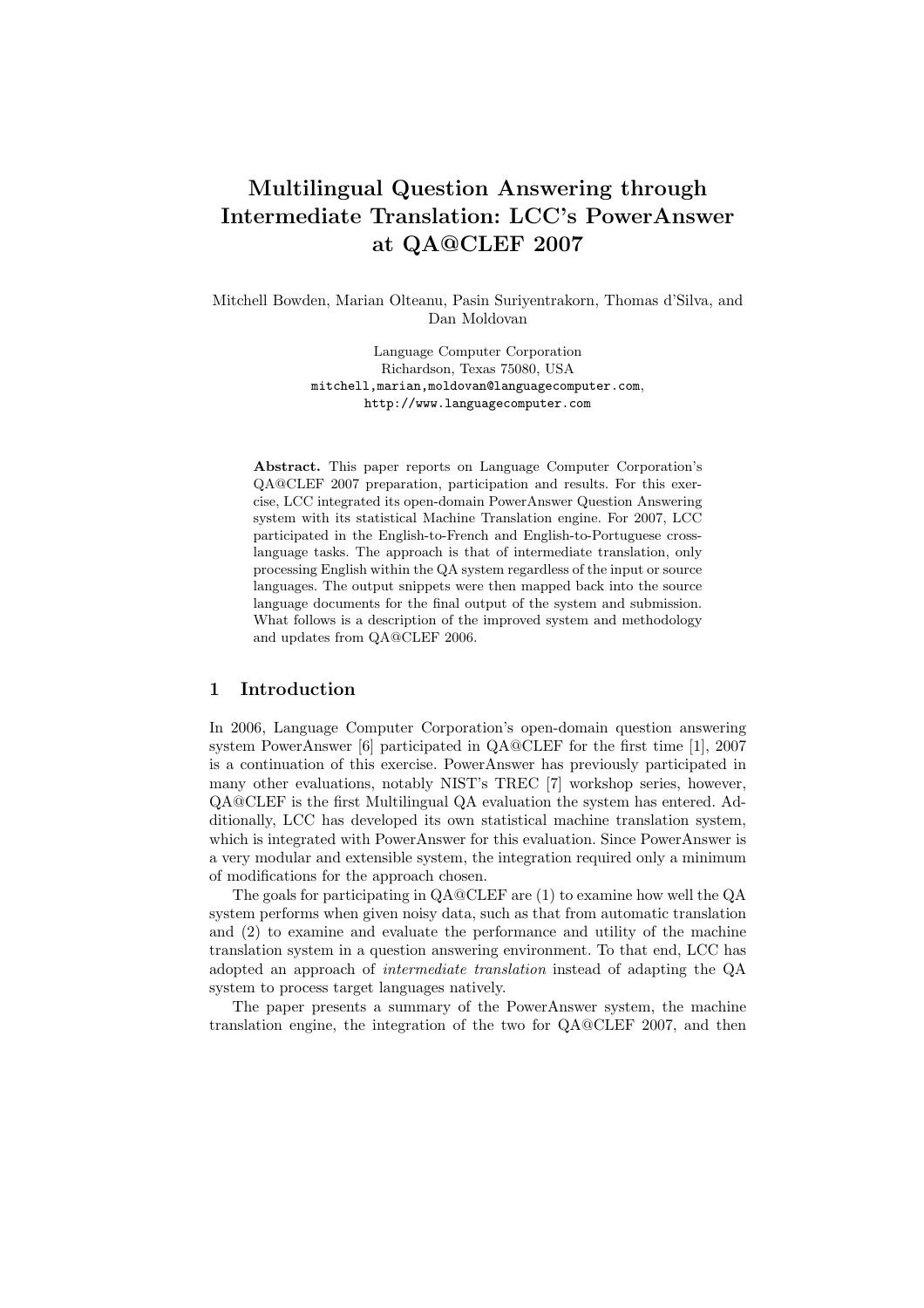follows with a discussion of results and challenges in the CLEF question topics. For 2007, LCC participated in the following bilingual tasks: English  $\rightarrow$  French, and English  $\rightarrow$  Portuguese.

# 2 Overview of LCC's PowerAnswer

Automatic question answering requires a system that has a wide range of tools available. There is no one monolithic solution for all question types or even data sources. In realization of this, LCC developed PowerAnswer as a fully-modular and distributed multi-strategy question answering system that integrates semantic relations, advanced inferencing abilities, syntactically constrained lexical chains, and temporal contexts. This section presents an outline of the system and how it was modified to meet the challenges of QA@CLEF 2007.

PowerAnswer comprises a set of strategies that are selected based on advanced question processing, and each strategy is developed to solve a specific class of questions either independently or together. A Strategy Selection module automatically analyzes the question and chooses a set of strategies with the algorithms and tools that are tailored to the class of the given question. PowerAnswer can distribute the strategies across workers in the case of multiple strategies being selected, alleviating the increase in the complexity of the question answering process by splitting the workload across machines and processors.



Fig. 1. PowerAnswer 2 Architecture

Each strategy is a collection of components, (1) Question Processing  $(QP)$ , (2) Passage Retrieval  $(PR)$ , and (3) Answer Processing  $(AP)$ . Each of these components constitute one or more modules, which interface to a library of generic NLP tools. These NLP tools are the building blocks of the PowerAnswer 2 system that, through a well-defined set of interfaces, allow for rapid integration and testing of new tools and third-party software such as IR systems, syntactic parsers, named entity recognizers, logic provers, semantic parsers, ontologies, word sense disambiguation modules, and more. Furthermore, the components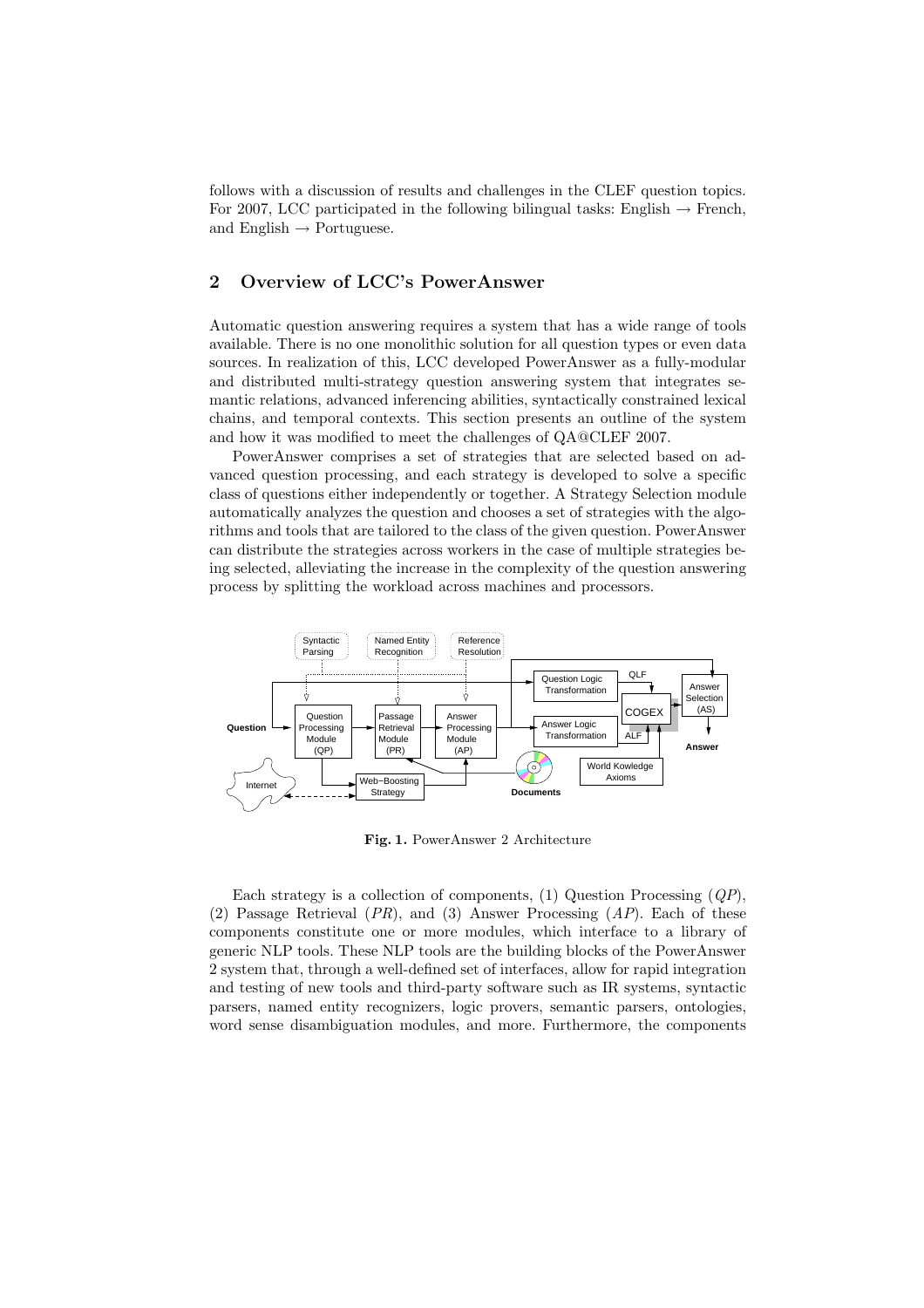that make up each strategy can be interchanged to quickly create new strategies, if needed, they can also be distributed [12].

As illustrated in Figure 1, the role of the  $QP$  module is to determine  $(1)$ temporal constraints, (2) the expected answer type, (3) to process any question semantics necessary such as roles and relations, (4) to select the keywords used in retrieving relevant passages, and (5) perform any preliminary questions as necessary for resolving question ambiguity. The PR module ranks passages that are retrieved by the IR system, while the  $AP$  module extracts and scores the candidate answers based on a number of syntactic and semantic features such as keyword density, count, proximity, semantic ordering, roles and entity type. All modules have access to a syntactic parser, semantic parser, a named entity recognizer and a reference resolution system through LCC's generic NLP tool libraries. To improve the answer selection, PowerAnswer takes advantage of redundancy in large corpora, specifically in this case, the Internet. As the size of a document collection grows, a question answering system is more likely to pinpoint a candidate answer that closely resembles the surface structure of the question. These features have the role of correcting the errors in answer processing that are produced by the selection of keywords, by syntactic and semantic processing and by the absence of pragmatic information. Usually, the final decision for selecting answers is based on logical proofs from the inference engine COGEX [9]. For QA@CLEF, however, the logic prover is disabled in order to better evaluate the individual components of the QA architecture. COGEX's evaluation on multilingual data was performed in the 2006 CLEF Answer Validation Exercise [15], where the system was the top performer in both Spanish and English.

# 3 Overview of Translation Engine

The translation system used at LCC – MeTRe – implements phrase-based statistical machine translation [3]; the core translation engine is the open-source Phramer [14] system, developed by one of LCC's engineers. Phramer in turn implements and extends the phrase-based machine translation algorithms described by Koehn [3]. A more detailed description of the MT solution adopted for Multilingual QA@CLEF can be found in [13]. The translation system is trained using the European Parliament Proceedings Parallel Corpus 1996–2003 (EUROPARL) [4], which provides between 600,000 and 800,000 pairs of sentences (sentences in English paired with the translation in another European language). LCC followed the training procedure described in the Pharaoh [5] training manual<sup>1</sup> to generate the phrase table required for translation.

In order to translate entire documents, the core translation engine is augmented with (1) tokenization, (2) capitalization, and (3) de-tokenization.

The tokenization process is performed on the original documents (in French or Portuguese), in order to convert the sentences to space-separated entities, in

<sup>&</sup>lt;sup>1</sup> http://www.iccs.inf.ed.ac.uk/~pkoehn/training.tgz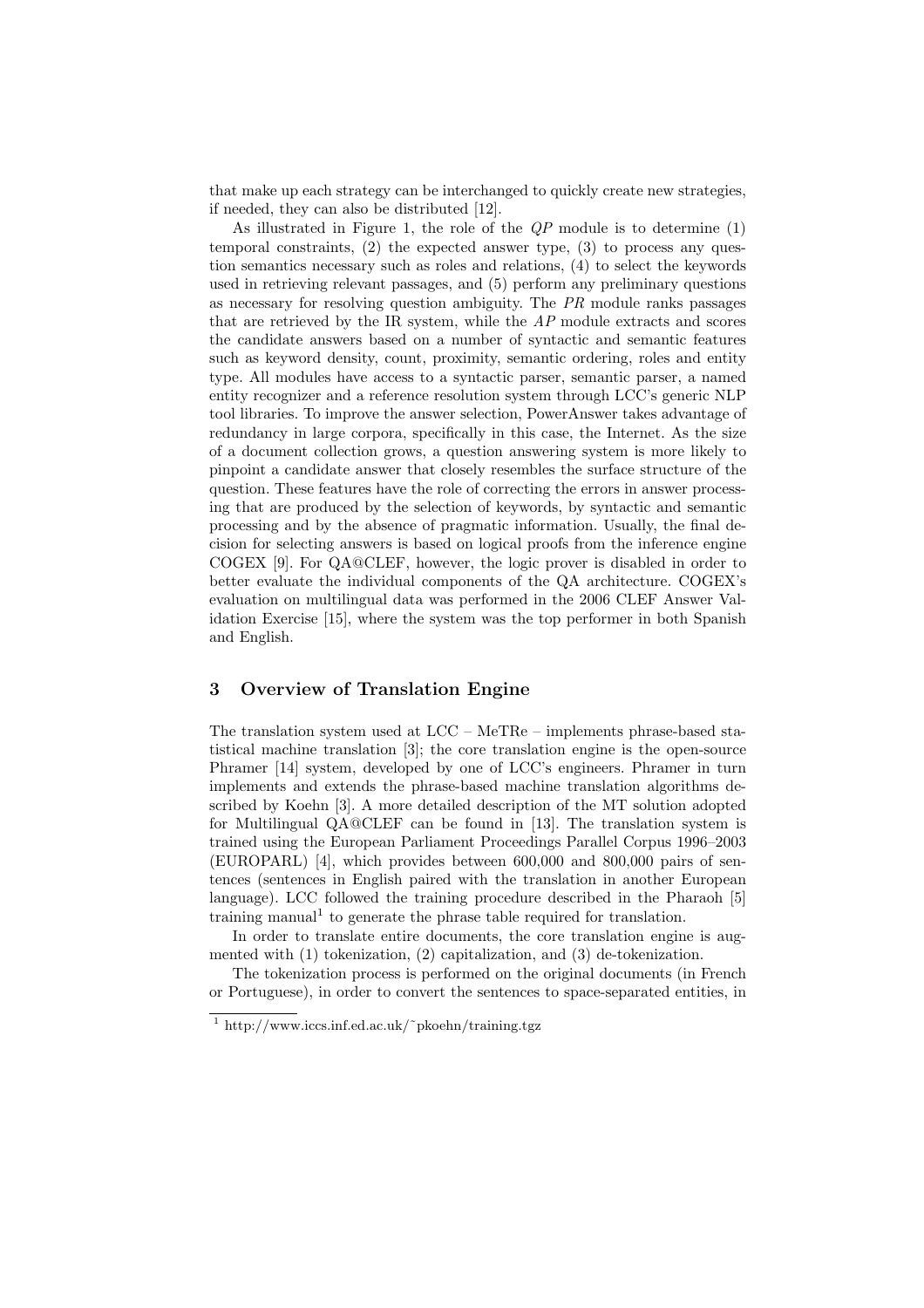which the punctuation and the words are isolated. The step is required because the statistical machine translation core engine accepts only lowercased tokenized input.

The capitalization process follows the translation process and it restores the casing of the words, due to using models trained on lowercase text. The capitalization tool uses three-gram statistics extracted from 150 million words from the English GigaWord Second Edition<sup>2</sup> corpus, augmented with two heuristics:

- 1. First word will always be uppercased;
- 2. If the words appear also in the foreign documents, the casing is preserved (this rule is very effective for proper nouns and named entities)

# 4 PowerAnswer-MeTRe Integration

LCC's cross-language solution for Question Answering is based on automatic translation of the documents in the source language (English). QA is performed on a collection consisting only of English documents. The answers were converted back into the target language (the original language of the documents) by aligning the translation with the original document (finding the original phrase in the original document that generated the answer in English); when this method failed, the system falls back to machine translation (source  $\rightarrow$  target). While this fallback method provides excellent usability in a real-world situation, as discussed in the Errors discussion, the method produces answers judged inexact in an evaluation framework.

### 4.1 Passage Retrieval

Making use of PowerAnswer's modular design, for last year's QA@CLEF, LCC developed three different retrieval methods, settling on the first of these for the final experiment.

- 1. use an index of English words, created from the translated documents
- 2. use an index of foreign words (French, Spanish or Portuguese), created from the original documents
- 3. use an index of English words, created from the original documents in correlation with the translation table

The first solution is the default solution, and for 2007, the only method used. LCC selected this as the sole method this year because it gave the best performance in terms of quality versus runtime effort. Moreover, LCC has improved the speed of the automatic translator since the 2006 QA@CLEF. In addition to an algorithmic speed improvement of over 100% per execution core, and a decrease in the impact of network latency, the translator also now takes advantage of multiple processors, greatly increasing the time performance of the system. On dual-core machines, the translation speedup is more than 300%.

<sup>&</sup>lt;sup>2</sup> http://www.ldc.upenn.edu/Catalog/CatalogEntry.jsp?catalogId=LDC2005T12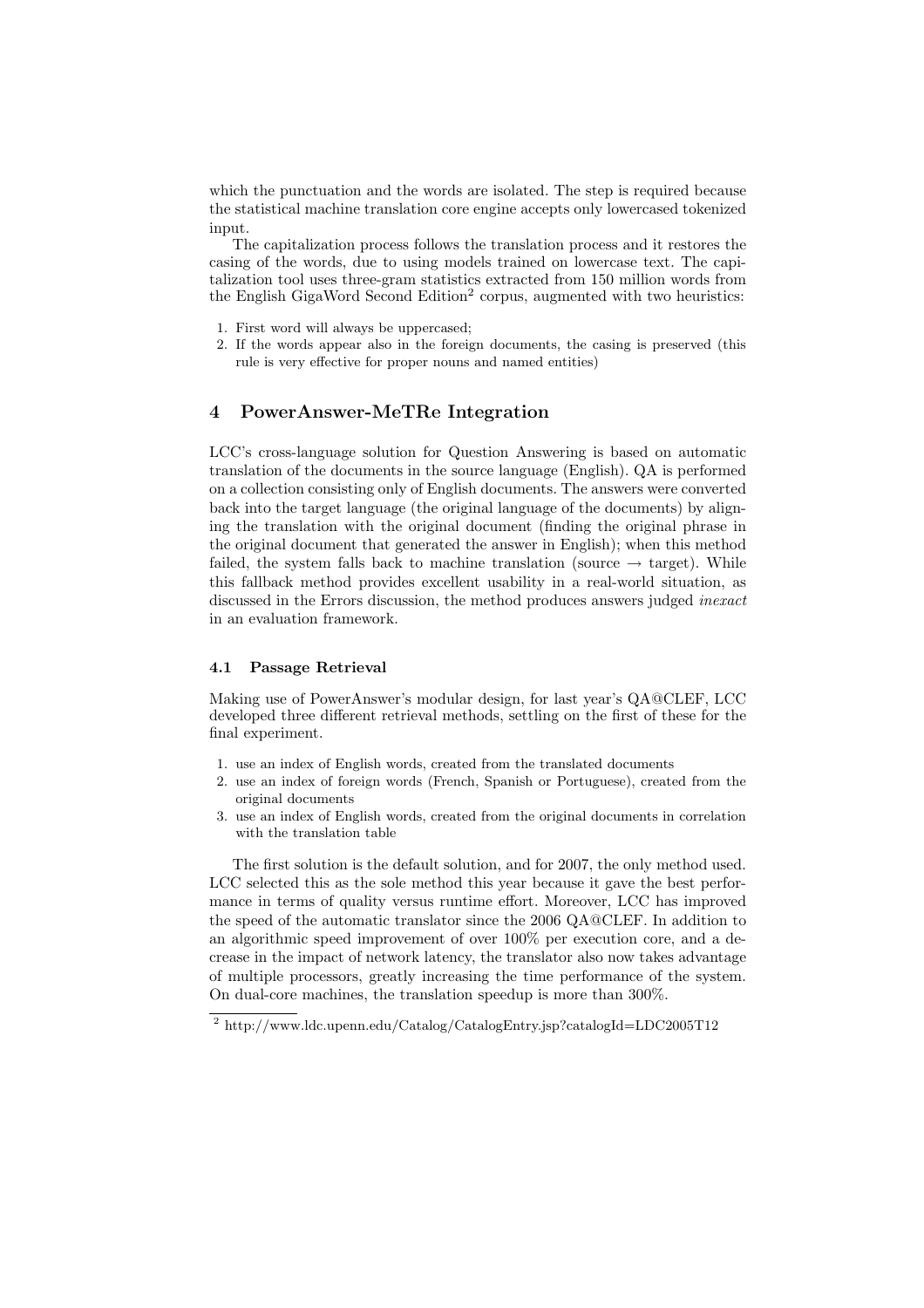The entire target language document collection is translated into English, processed through the set of LCC's NLP tools and indexed for querying. Its major disadvantage is the computational effort required to translate the entire collection. It also requires updating the English version of the collection when one improves the quality of the translation. For 2007, we created all new indexes of the collection. Its major advantage is that there are no additional costs during question answering (the documents are already translated). This passage retrieval method is illustrated in Figure 2. As a main source of errors last year, for 2007 LCC made improvements to the Answer Aligner as described in Section 5. The second solution, as seen in Figure 3, requires minimum effort during



Fig. 2. Passage Retrieval on English documents (default)

indexing (the document collection is indexed in its native language). In order to retrieve the relevant documents, the system translates the keywords of the IR query (the query submitted by PowerAnswer to the Lucene-based <sup>3</sup> IR system) with alternations as the new IR query (step 1). The translation of keywords is performed using MeTRe, by generating n-best translations. This translated query is submitted to the target language index (step 2). The documents retrieved by this query are then dynamically translated into English using MeTRe (step 3). The system uses a cache to store translated documents so that IR query reformulations and other questions that might retrieve the same documents will not need to be translated again. The set of translated documents is indexed into a mini-collection (step 4) and the mini-collection is re-queried using the original English-based IR query (step 5). For example, the boolean IR query in English ("poem" AND "love" AND "1922") is translated into French as ("poeme" AND ("aiment" OR "aimer" OR "aimez" OR "amour") AND "1922") with the alternations. This new query will return 85 French documents. Some of them do not contain "love" in their automatic translation (but the original document contains "aiment", "aimer", "aimez" or "amour"). Thus, by re-querying the translated sub-collection (that contains only the translation of those 85 documents) the system retrieves only 72 English documents that will be passed to PowerAnswer.

 $\frac{3 \text{ http://lucene.apache.org/}}{3}$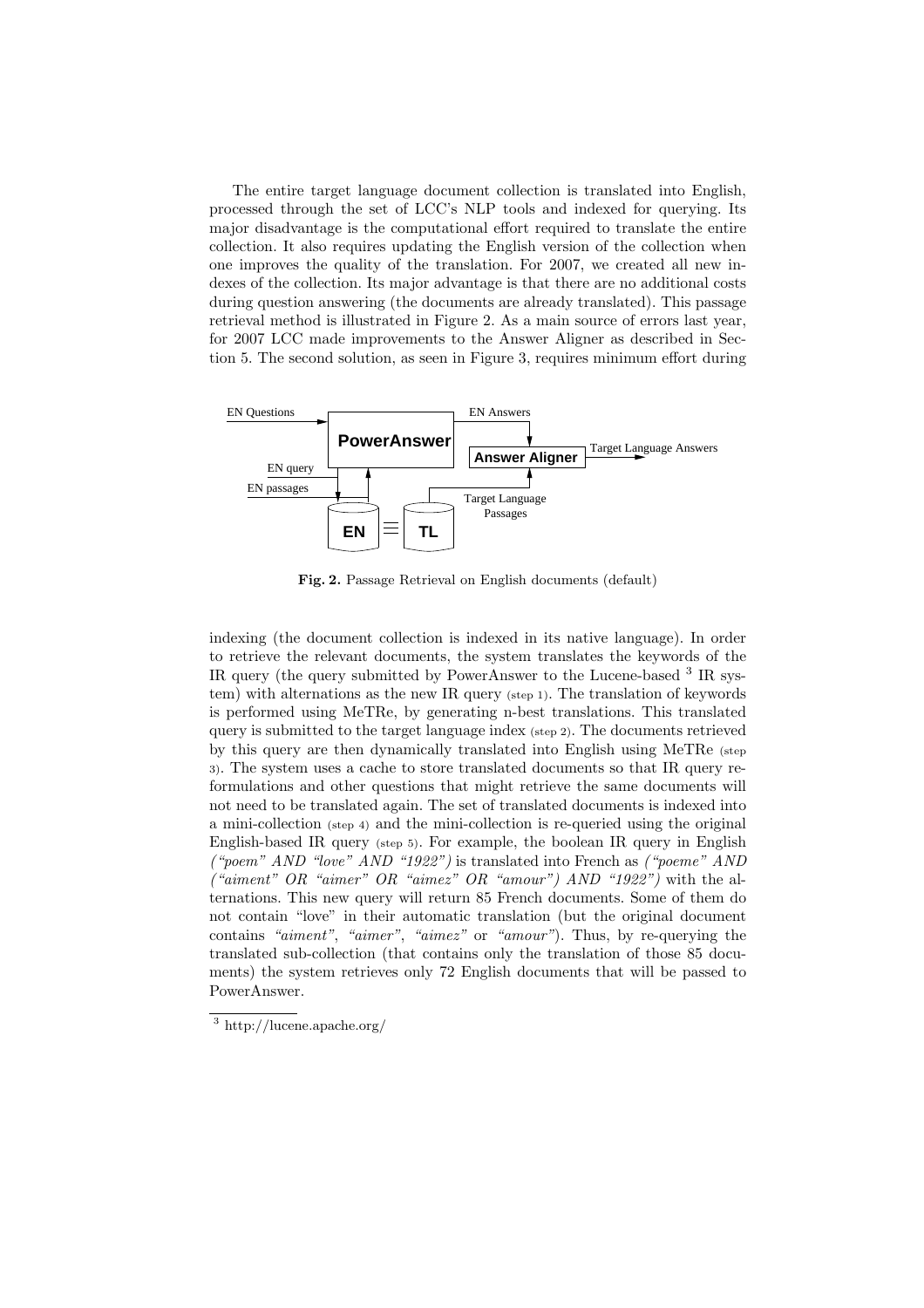

Fig. 3. Passage Retrieval on Target Language documents

The advantage of the second method is that minimum effort is required during collection preparation. Also, the collection preparation might not be under the control of the QA system (i.e. it can be web-based). Also, improvements in the MT engine can be reflected immediately in the output of the integrated system. The disadvantage is that more computation is required at run-time for translating the IR query and the documents dynamically.

The third alternative extracts during indexing the English words that might be part of the translation and indexes the collection accordingly. The process doesn't involve lexical choice - all choices are considered possible. The set of keywords is determined using the translation table, and collects all words that are part of the translation lattice ([5]). Determining only the words according to the translation table (semi-translation) is approximately 10 times faster than the full translation. The index is queried using the original IR query generated by PowerAnswer (with English keywords). After the initial retrieval, the algorithm is similar to the second method: translate the retrieved documents, re-query the mini-collection. The advantage is the much smaller indexing time when compared with the first method, besides all the advantages of the second method. Also, it has all the disadvantages of the second method, except that it doesn't require IR query translation.

Because preliminary testing proved that there aren't significant differences in recall between the three methods and because the first method is fastest after the document collection is prepared, only the first method was used for the final evaluation.

## 4.2 Answer Processing

For each of the above methods, PowerAnswer returns the exact answer and the supporting source sentence (all in English). These answers are aligned to the corresponding text in the target language documents. The final output of the system is the response list in the target language with the appropriate supporting snippets. If the alignment method fails, the English answers are converted directly into the target language as the final responses.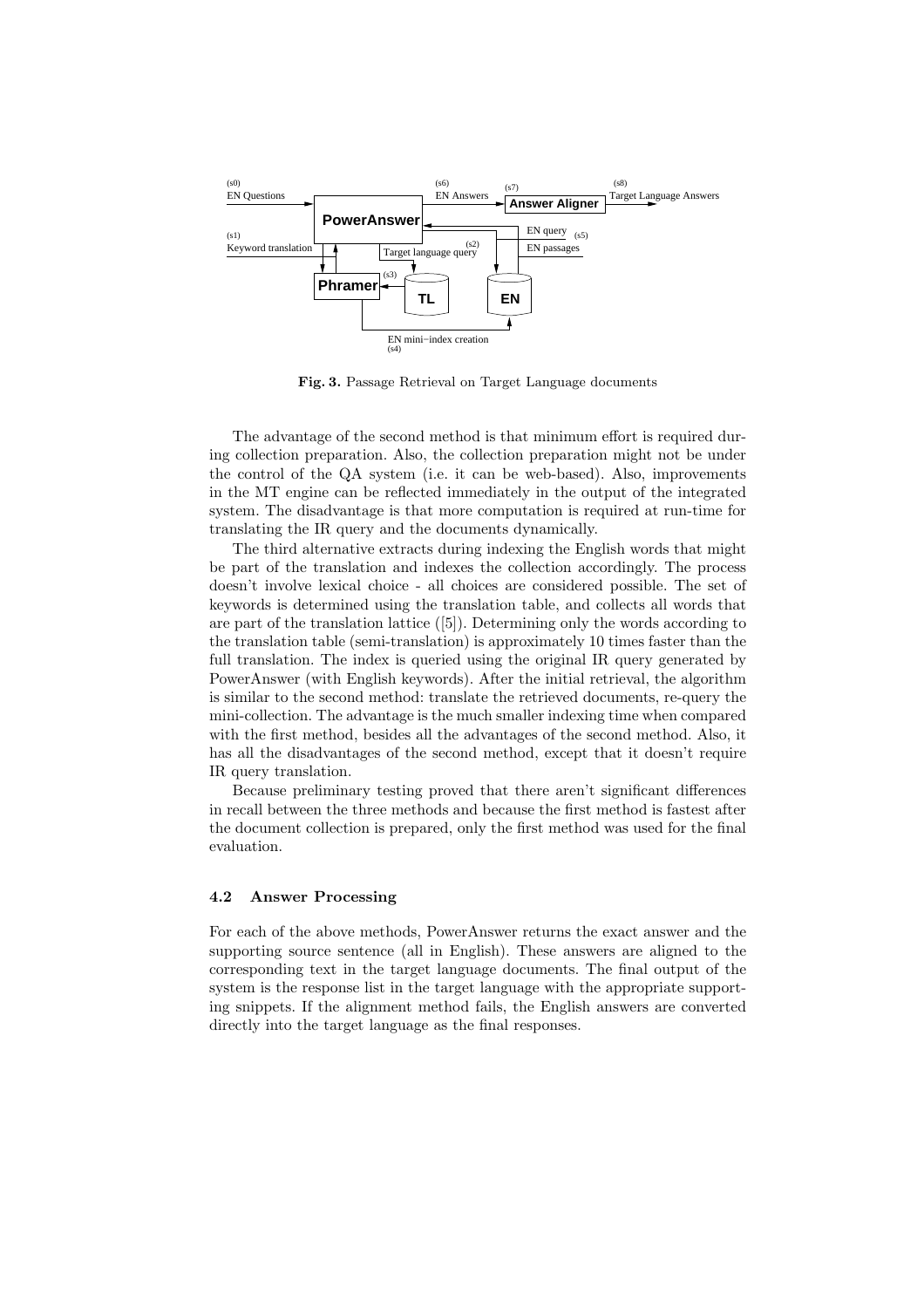| Source                              |                 |  | Accuracy CWS Improv. from 2006 |  |
|-------------------------------------|-----------------|--|--------------------------------|--|
| French                              | 41.75\% 0.22234 |  | 98.34\%                        |  |
| $ Portuguese $ 29.32\% $ 0.10484 $  |                 |  | 244.54%                        |  |
| Table 1. LCC's QA@CLEF 2007 Results |                 |  |                                |  |

# 5 Updates from QA@CLEF 2006

As 2006 was LCC's first year participating in CLEF, there were some substantial errors that were corrected for 2007 as well as some other improvements to various components of the system.

### 5.1 PowerAnswer improvements

#### Answer type detection

We extended PowerAnswer's answer type detection module by moving it to a hybrid system which takes advantage of precise heuristics as well as machine learning algorithms for ambiguous questions. A maximum entropy model was trained to detect both answer type terms and answer types. The learner's features for answer type terms include part-of-speech, lemma, head information, parse path to WH-word, and named entity information. Answer type detection uses a variety of attributes such as additional answer type term features and set-to-set lexical chains derived from eXtended WordNet<sup>4</sup> which links the set of question keywords to the set of potential answer type nodes.

### Temporal processing

Dates for documents and the temporal context of the answer are maintained through question answering and after initial ranking, answers are given a boosting factor on top of their current relevance score that is intended to give greater priority to strong answers that are more recent than other strong answers. Answers that appear further down the response list and have lower relevance scores will not be affected by this boosting.

Because temporal answers can have a range of granularity, when pre-processing the data collection, the named entities stored in the IR index are extracted in a greedy fashion, so both "March 14,  $1592$ " and "2000" will be tagged as  $\_{date}$  to give PowerAnswer the best flexibility for entity selection. During answer processing, if the question is seeking just a month, or a year, then the excess information from the *date* entity selected is removed after a more fine-grained NE recognition is performed on the answer nugget. EN  $\rightarrow$  FR Q27 In what year was Richard Nixon born? demonstrates the utility of this method, where the answer is given in the text  $\ldots$  naît le 9 janvier 1913  $\ldots$  Otherwise, if a simple "When was  $\ldots$ " question is asked, the entity with the most detailed temporal information would be the final answer. This method operated on 4 EN  $\rightarrow$  FR and 3 EN  $\rightarrow$  PT questions seeking year, or day.

 $^4$  http://xwn.hlt.utdallas.edu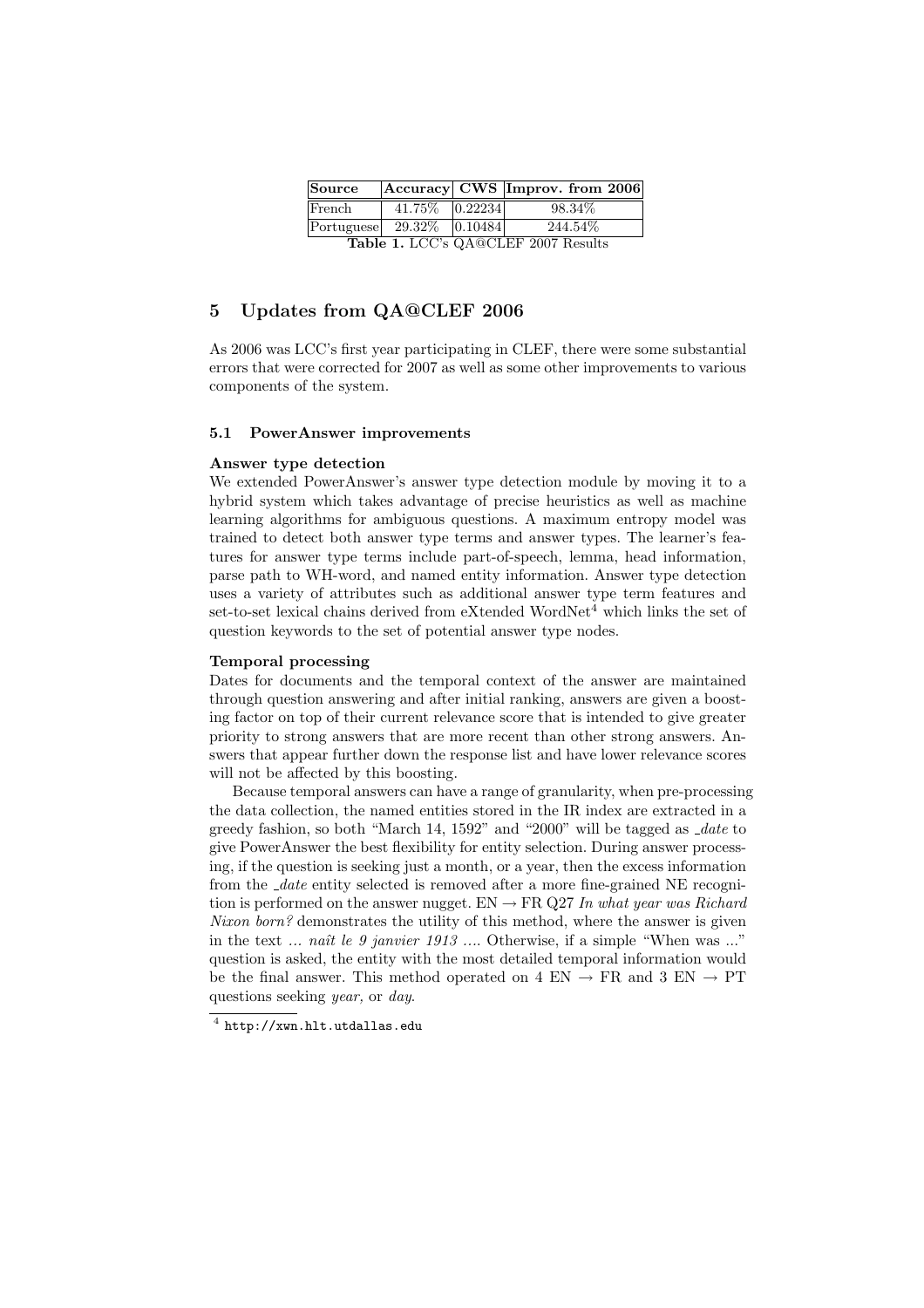#### 5.2 Machine translation improvements

Since last year (QA@CLEF 2006 evaluation), we improved the Answer Aligner module: (1) we fixed bugs that altered the order of the answer in the output and (2) we improved the alignment heuristics.

In terms of Machine Translation quality, we added modules in MeTRe designed to better preserve the structure of the sentence. The add-ons were focused on rules that can be easily derived from punctuation: numeric values, currency amounts, insertions through quotation marks and through brackets, etc.

### 5.3 Wikipedia document conversion

PowerHarvest is a tool developed by Language Computer Corp. that is used for document harvesting and preprocessing for Question Answering. One of the features of PowerHarvest is to convert XML database dumps<sup>5</sup> into a format that is used by PowerAnswer's document collection indexing module.

Prior to QA@CLEF 07, PowerHarvest was limited to the English version of the Wikipedia collection – it only knew how to interpret English Wikipedia markup (e.g.: Talk, User, User\_talk, Template, Category, ...). We extended PowerHarvest to work also on the targeted languages – French and Portuguese – by introducing support for French markup (e.g.: Discuter, Utilisateur, Discus $sion_{\sim}Utilisateur, Modele, Catégorie, ...)$  and Portuguese markup (e.g.: Discussão, Usuário, Usuário<sub>-</sub>Discussão, Predefinição, Categoria, ...).

The documents resulting from PowerHarvest (in French and in Portuguese) were translated using MeTRe and indexed, using the same procedures that were used for the Newswire parts of the collection (Le Monde and French SDA for French; Público and Folha de São Paulo for Portugese – according to the Guidelines for Participants in  $QA@CLEF 2007$ .

# 6 Results

The integrated multilingual PowerAnswer system was tested on 200 English  $\rightarrow$ French and 200 English  $\rightarrow$  Portuguese factoid, list and definition questions. For  $QA@CLEF$ , the main score is the overall accuracy, the average of  $SCORE(q)$ , where  $SCORE(q)$  is defined for factorids and definition questions as 1 if the top answer for  $q$  is assessed as correct, 0 otherwise. Also included is the Confidence Weighted Score (CWS) that judges how well a system confidently returns correct answers.

Table 1 illustrates the final results of Language Computer's efforts in its participation at QA@CLEF for 2007.

<sup>5</sup> http://download.wikimedia.org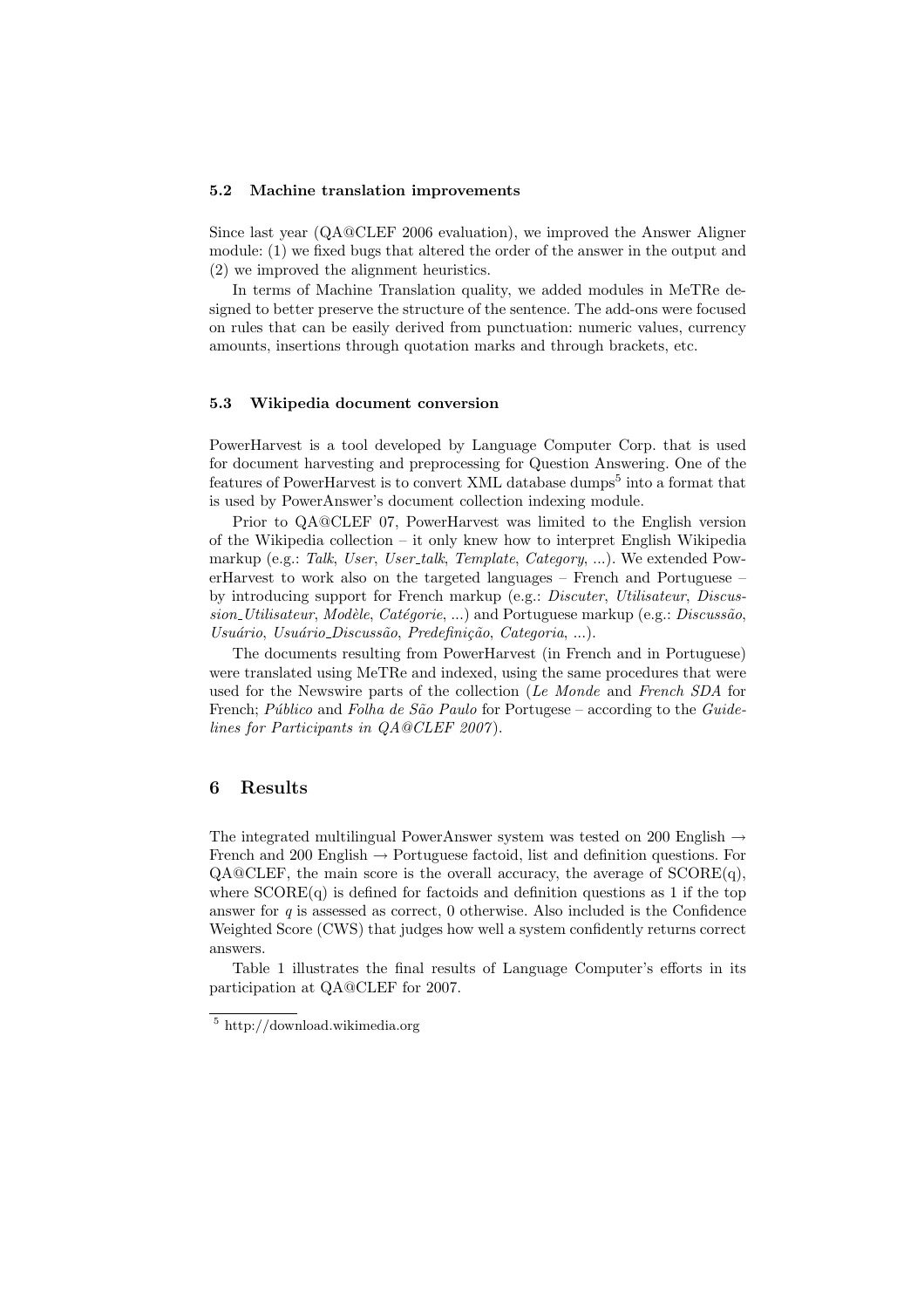# 7 Error Analysis and Challenges in 2007

While LCC saw a substantial improvement in errors over last year's results, there remain challenges that offer interesting research and engineering opportunities. The major sources of errors include: translation misalignments, tokenization errors, and data processing errors – questions and passages.

### 7.1 Translation misalignments

Because the version of PowerAnswer used is monolingual, the system design for multilingual question answering involves translating documents dynamically for processing through the QA system and later mapping the responses back into the source language documents. This results in several opportunities for error. While the translation of the documents into English did introduce noise into the data such as mistranslations, words that were not translated and should have been or words that should not have been translated and were, aggressive keyword expansion techniques diminish the impact of these mistranslations. Errors from misalignments still occured due to

For the French source results, PowerAnswer returned 14 inexact answers, and for Portuguese source 7 inexact, 7% and 3.5% of the total response. Many of these inexact responses are definition-style questions that either

(1) did not have enough information, such as  $EN \rightarrow FR$  Q158: Who is Amira Casar?, actrice née le 1erjuillet 1971 à Londres, d'une mère russe chanteuse  $d'$ opéra et d'un père d'origine kurde. or  $(2)$  the alignment module was unable to correctly align the English answer within the given source language document, and so fell back to translating the English answer. While this particular default behavior is positive for the user since the answer is readable and still correct in nature, the language is not exact from the document and so warrants an inexact judgment in the evaluation. This failure is caused by translation errors when trying to map back from noisy text to the original source.

An example of this is  $EN \rightarrow FR$  Q154: Who is Allan Frederick Jacobsen?. The source document is the Wikipedia "Allan Jacobsen" entry. The source language answer is Allan Frederick Jacobsen, né le 22 septembre 1978 à Edimbourg  $(\hat{E} \text{cos} s e)$  est un joueur de rugby à XV qui joue avec l'équipe d'Écosse depuis  $2002$ , évoluant au poste de pilier (1,78m et 109kg).

The answer returned by PowerAnswer over the English translated Wikipedia article is born on 22 September 1978 to Edinburgh (Scotland - is a player rugby to XV is playing with the team of Scotland since 2002 swimming as pillar (1.78 me and 109 kg).

The final submitted result, which was translated as the default was  $22$  nés sur  $\'e dimbourg \`a 1978 septembre un joueur - est (sootland est rugby xv  $\`a$  jouez avec$  $\acute{e}cosse$  l '  $\acute{e}quipe$  depuis 2002 de baigner (1.78 comme pilier 109 kg) moi et. While the final answer is readable and comprehensible, it is not the answer as it appears in the source document.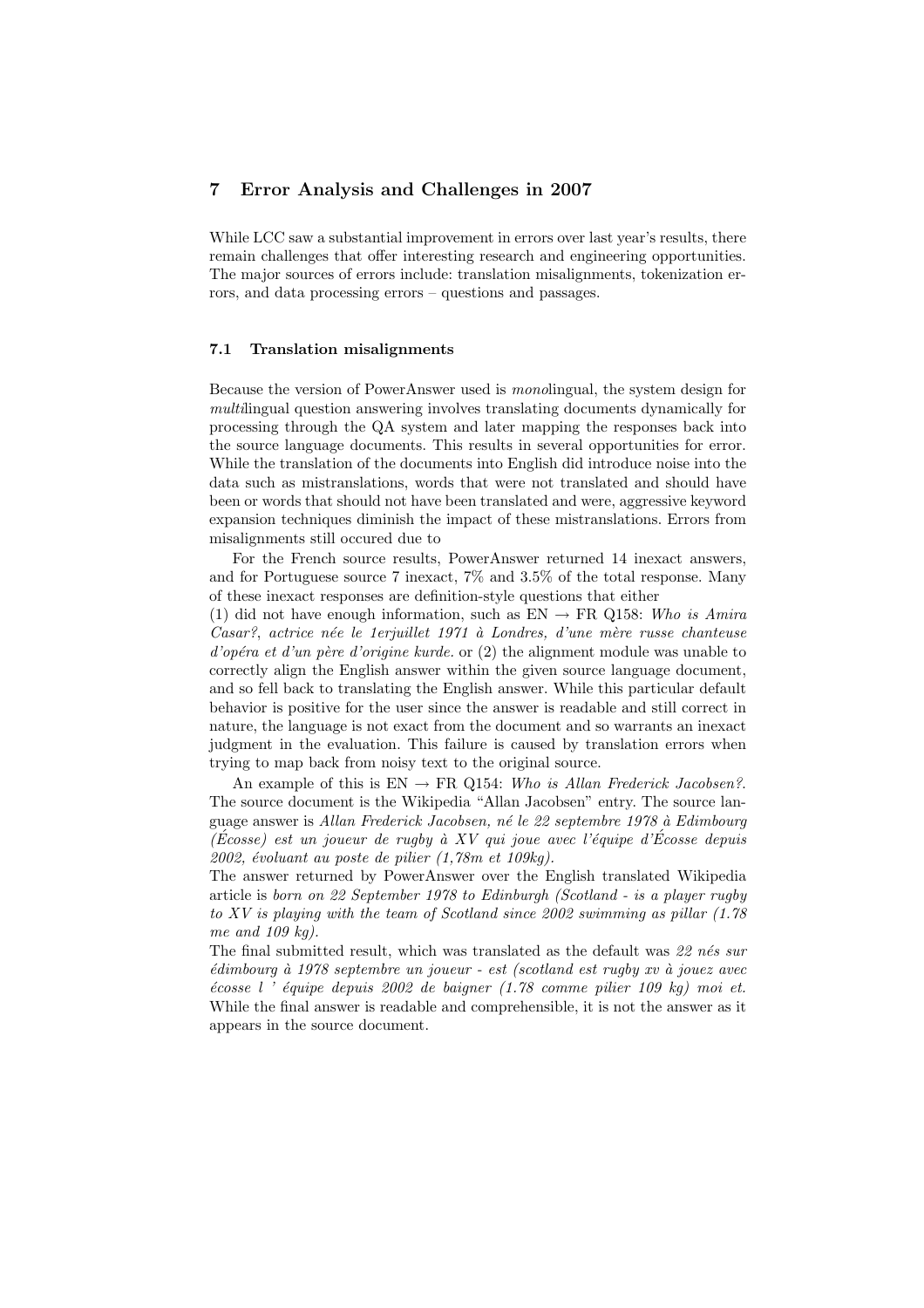### 7.2 Returning NIL as answer

The version of PowerAnswer used for QA@CLEF uses parameters that relax some of the semantic and syntactic restrictions on answers that PowerAnswer uses when running on more stable and less noisy data. A result of this is that zero NIL answers were returned because the system always attempts to return an answer. An example of this is  $EN \rightarrow PT$  Q13: When did the blue whale become extinct?, the answer to which is NIL because the blue whale has never become extinct. PowerAnswer selected the translated answer When the hunting of whale blue has finally been banned in the 1960s, 350000 whales Blue had been killed. with the exact answer the 1960s, but with a low relative confidence score.

### 7.3 Other error sources

Other error sources are less specific to the methodology of intermediate translation and more general question answering errors such as answer type detection, keyword selection and expansion, passage retrieval and answer selection/ranking. An example of an answer selection error is  $EN \rightarrow PT$  Q24 What department is Caen the capital of?. The correct answer string is Caen  $\acute{e}$  uma comuna francesa na região administrativa da Baixa-Normandia, no departamento Calvados but PowerAnswer selected " Baixa-Normandia" as the correct answer instead of Calvados due to proximity.

### 7.4 English accuracy

As we also included for last year's results [1], Table 2 compares the PowerAnswer English accuracy versus the mapped submission accuracy. This table also demonstrates that the system did obtain the expected improvements after the correction of misalignment errors present in the submission for QA@CLEF 2006.

| Source     |        | Submission Acc. Eng. Position 1 Acc. |
|------------|--------|--------------------------------------|
| French     | 41.75% | 52.06%                               |
| Portuguese | 29.32% | 39.23%                               |

Table 2. LCC's Factoid/Definition Results in English

# 8 Conclusions

QA@CLEF 2007 proved to be a valuable learning exercise. We have been able to correct some of the errors that were present in last year's results and achieve the kind of performance we expected from PowerAnswer. Intermediate translation for question answering provides the opportunity for additional errors in processing, but we believe that our results in this evaluation show that such a methodology can be practical and accurate.